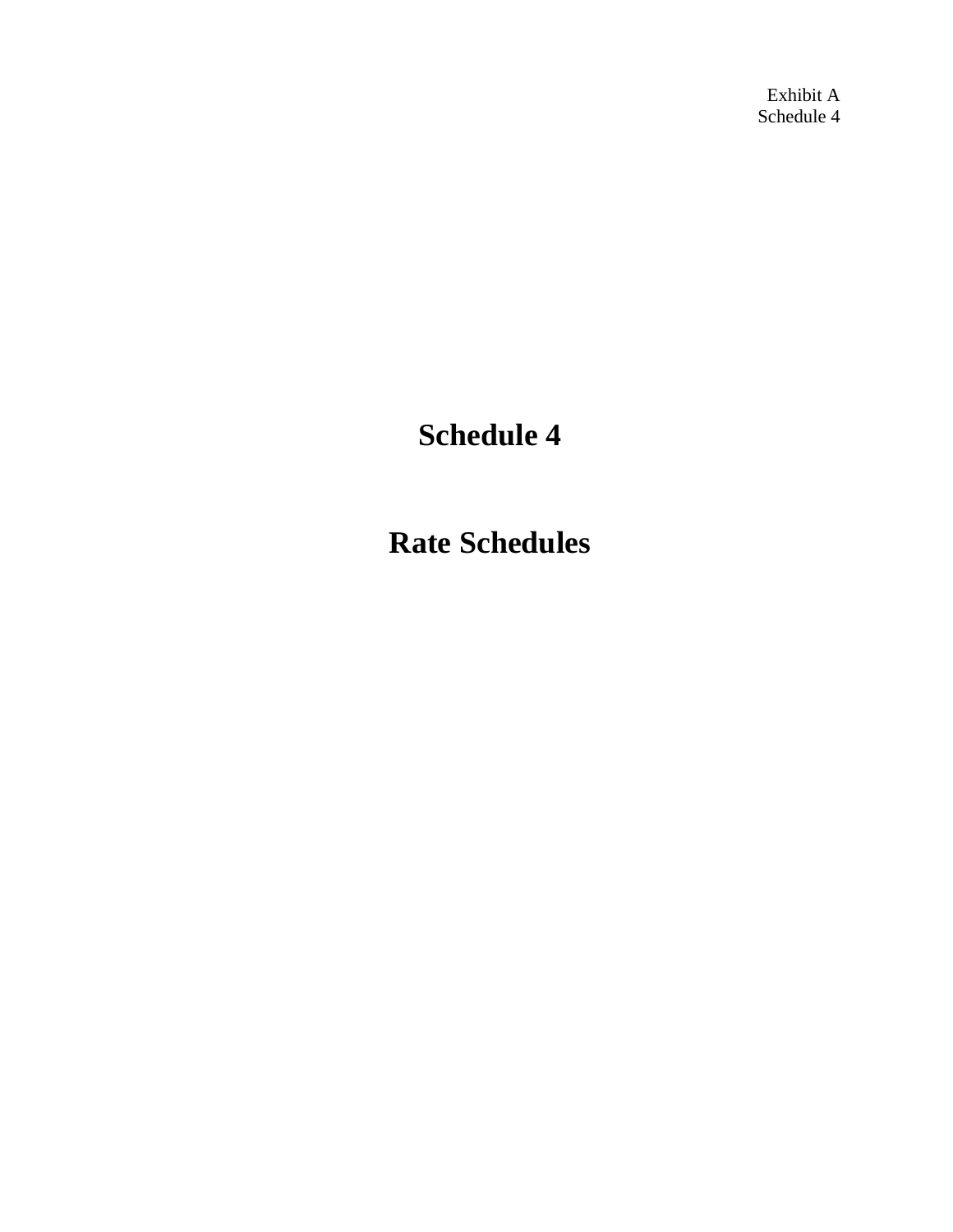# **RATE NUMBER SGS SMALL GENERAL SERVICE**

# **APPLICABILITY**

Small General Service Rate is applied to any Applicant requiring to use EGNB's Distribution System to have a supply of natural gas delivered to a single Terminal Location served through one meter. Service under this Rate Schedule is limited to Applicants with a maximum consumption less than 60 GJs per month.

| <b>RATE</b>                                     |        |
|-------------------------------------------------|--------|
|                                                 |        |
| <b>Monthly Distribution Customer Charge:</b>    |        |
| \$ per month                                    | XX XX  |
| <b>Monthly Distribution Delivery Charge:</b>    |        |
| For all volumes delivered per month (\$ per GJ) | Y YYYY |

The rates quoted above shall be subject to adjustments that reflect all taxes including HST.

## **Minimum Monthly Charge:**

The minimum monthly charge shall be the Monthly Distribution Customer Charge.

## **Minimum Annual Charge:**

None.

.

## **Term of Service:**

One (1) year with automatic annual renewal unless the Applicant notifies EGNB thirty (30) days prior to the annual roll over date that service is to be discontinued.

#### **Terms and Conditions of Service:**

The provisions of Parts II, III, IV, V, VI and VII of EGNB's **Handbook of Rates and Distribution Services** apply, as contemplated therein, to service under this Rate Schedule.

#### **Effective Date:**

To apply to all bills rendered for gas delivered on and after Mmmmm DD, YYYY.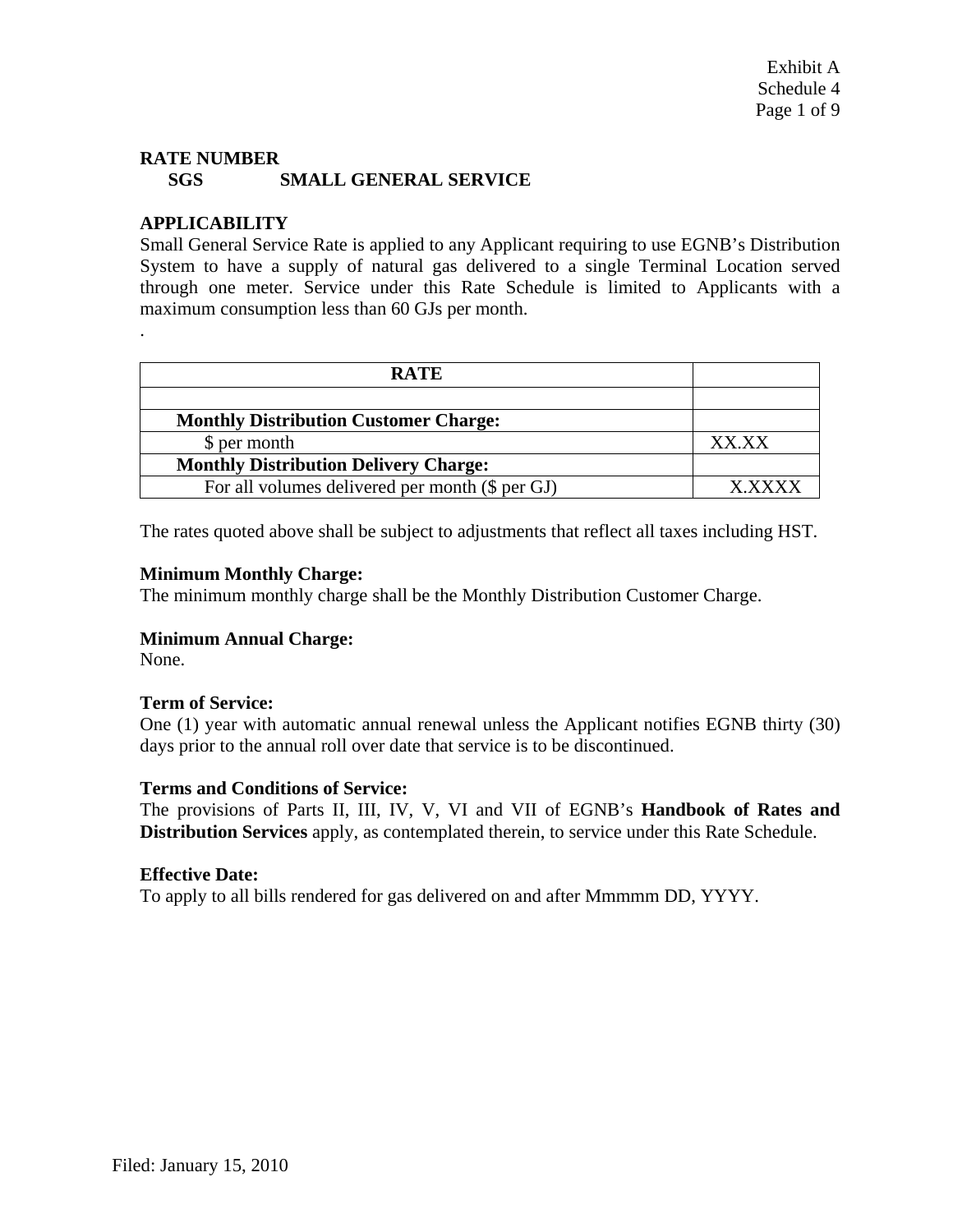# **RATE NUMBER MGS MID GENERAL SERVICE**

## **APPLICABILITY**

Mid General Service Rate is applied to any Applicant requiring to use EGNB's Distribution System to have a supply of natural gas delivered to a single Terminal Location served through one meter. Service under this Rate Schedule is limited to Applicants with a maximum consumption of at least 60 GJs per month and less than 250 GJs per month.

| <b>RATE</b>                                                     |               |
|-----------------------------------------------------------------|---------------|
|                                                                 |               |
| <b>Monthly Distribution Customer Charge:</b>                    |               |
| \$ per month                                                    | XX XX         |
| <b>Monthly Distribution Delivery Charge:</b>                    |               |
| For the first 5 GJs delivered per month $(\$$ per GJ)           | <b>X.XXXX</b> |
| For the next 55 GJs delivered per month $(\$$ per GJ)           | <b>X.XXXX</b> |
| For volumes delivered in excess of 60 GJs per month (\$ per GJ) | <b>YYYY</b>   |

The rates quoted above shall be subject to adjustments that reflect all taxes including HST.

#### **Minimum Monthly Charge:**

A mimimum monthly delivery charge will be imposed in the event the Applicant uses less than 5 GJs in a month and will equal the Monthly Distribution Customer Charge plus the difference between actual consumption in the month and 5 GJs billed at \$X.XXXX per GJ.

#### **Minimum Annual Charge:**

None.

#### **Term of Service:**

One (1) year with automatic annual renewal unless the Applicant notifies EGNB thirty (30) days prior to the annual roll over date that service is to be discontinued.

#### **Terms and Conditions of Service:**

The provisions of Parts II, III, IV, V, VI and VII of EGNB's **Handbook of Rates and Distribution Services** apply, as contemplated therein, to service under this Rate Schedule.

#### **Effective Date:**

To apply to all bills rendered for gas delivered on and after Mmmmm DD, YYYY.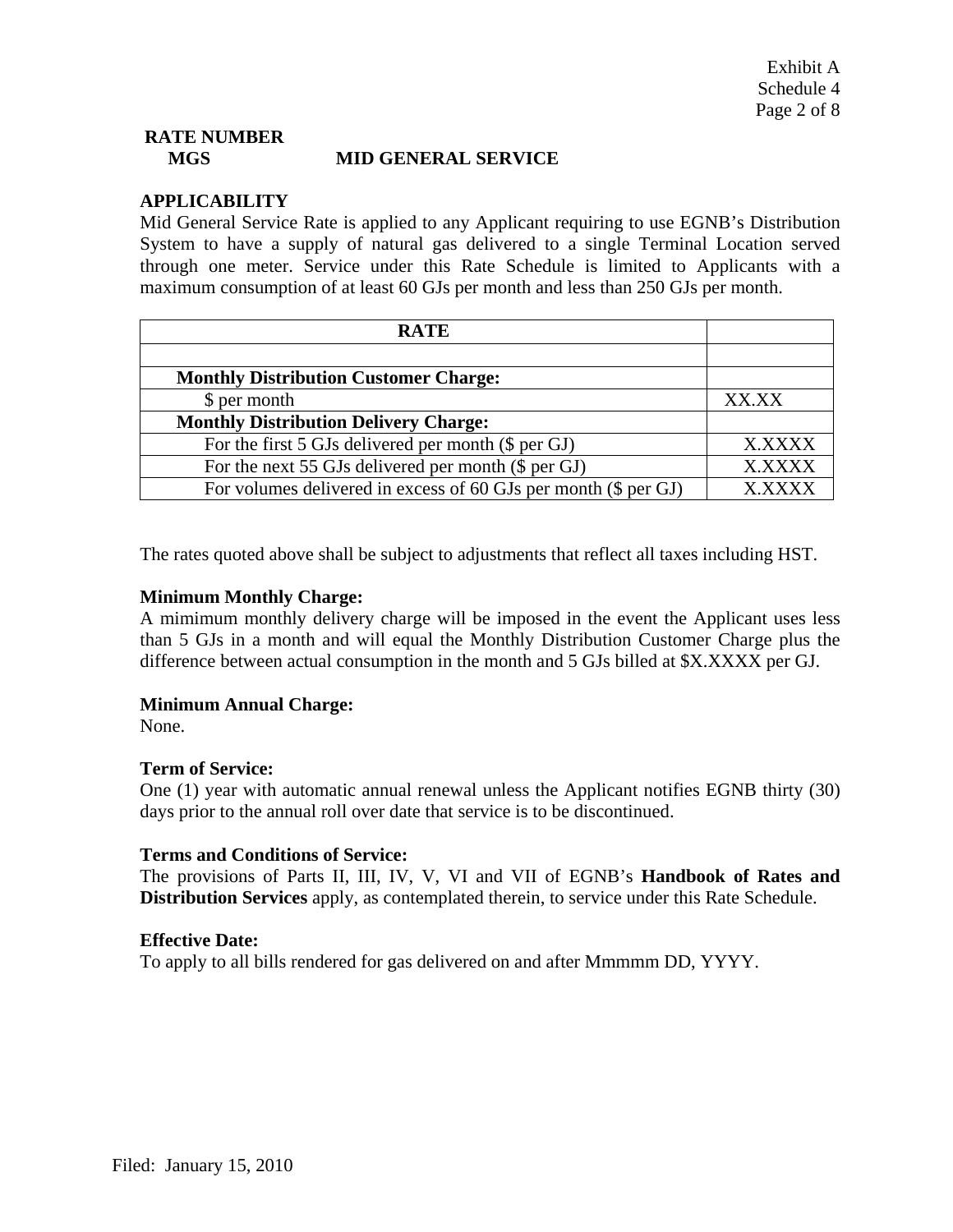# **RATE NUMBER LGS LARGE GENERAL SERVICE**

## **APPLICABILITY**

Large General Service Rate is applied to any Applicant requiring to use EGNB's Distribution System to have a supply of natural gas delivered to a single Terminal Location served through one meter. Service under this Rate Schedule is limited to Applicants with a maximum consumption of at least 250 GJs per month.

| <b>RATE</b>                                                      |               |
|------------------------------------------------------------------|---------------|
|                                                                  |               |
| <b>Monthly Distribution Customer Charge:</b>                     |               |
| For Customers with meter sets smaller than XXXXX (\$ per month)  | XX.XX         |
| For Customers with meter sets larger than XXXXX (\$ per month)   | XX.XX         |
| <b>Monthly Distribution Delivery Charge:</b>                     |               |
| For the first 10 GJs delivered per month $(\$$ per GJ)           | X.XXXX        |
| For the next 240 GJs delivered per month $(\$$ per GJ)           | X.XXXX        |
| For volumes delivered in excess of 250 GJs per month (\$ per GJ) |               |
| - between December 1 and March 31                                | X.XXXX        |
| - between April 1 and November 30                                | <b>X.XXXX</b> |

The rates quoted above shall be subject to adjustments that reflect all taxes including HST.

#### **Minimum Monthly Charge:**

A mimimum monthly delivery charge will be imposed in the event the Applicant uses less than 10 GJs in a month and will equal the Monthly Distribution Customer Charge plus the difference between actual consumption in the month and 10 GJs billed at \$X.XXXX per GJ.

#### **Minimum Annual Charge:**

None.

#### **Term of Service:**

One (1) year with automatic annual renewal unless the Applicant notifies EGNB thirty (30) days prior to the annual roll over date that service is to be discontinued.

#### **Terms and Conditions of Service:**

The provisions of Parts II, III, IV, V, VI and VII of EGNB's **Handbook of Rates and Distribution Services** apply, as contemplated therein, to service under this Rate Schedule.

#### **Effective Date:**

To apply to all bills rendered for gas delivered on and after Mmmmm DD, YYYY.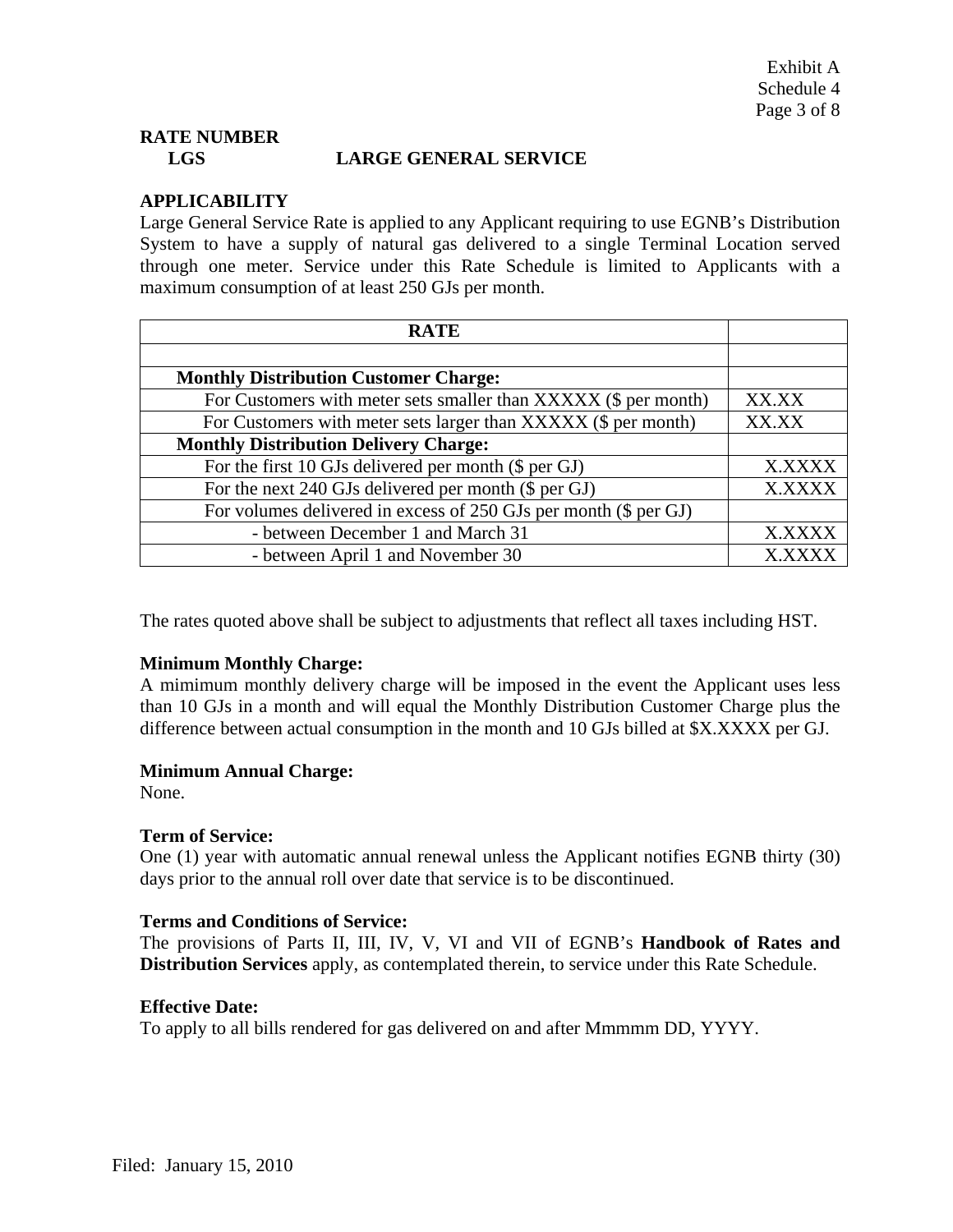## **RATE NUMBER CGS CONTRACT GENERAL SERVICE**

# **APPLICABILITY**

Contract General Service Rate is applied to any Applicant requiring to use EGNB's Distribution System to have a supply of natural gas delivered to a single Terminal Location served through one meter. Service under this Rate Schedule is limited to Applicants with a maximum consumption of at least 1,000 GJs per month and less than 10,000 GJs per month who enter into a Service Agreement with EGNB for a Contract Demand of not less than 36 GJs per day.

| <b>RATE</b>                                                          |               |
|----------------------------------------------------------------------|---------------|
|                                                                      |               |
| <b>Monthly Distribution Delivery Charge:</b>                         |               |
| Demand Charge per GJ of Contract Demand (\$ per GJ)                  | X.XX          |
| For the first $1,000$ GJs delivered per month (\$ per GJ)            | <b>X XXXX</b> |
| For volumes delivered in excess of $1,000$ GJs per month (\$ per GJ) |               |

The rates quoted above shall be subject to adjustments that reflect all taxes including HST.

#### **Billing Demand:**

The Billing Demand shall be the Contract Demand. However, in the event that any Applicant exceeds such Contract Demand in the period of December 1 through March 31 of any contract year, Applicant's actual maximum daily demand between December 1 and March 31 shall be the Billing Demand for the entire applicable contract year. The Applicant will be charged, and shall pay, accordingly for both prospective use and for use since the beginning of the then current contract term. Authorized Overrun will not institute application of this ratchet provision.

#### **Minimum Monthly charge:**

The minimum monthly charge shall be the Monthly Distribution Delivery Demand Charge.

#### **Minimum Annual Charge:**

None.

#### **Term of Service:**

One year (1) with automatic annual renewal unless the Applicant notifies EGNB thirty (30) days prior to the annual roll over date that service is to be discontinued.

#### **Terms and Conditions of Service:**

The provisions of Parts II, III, IV, V, VI and VII of EGNB's **Handbook of Rates and Distribution Services** apply, as contemplated therein, to service under this Rate Schedule. Each Applicant served under this Rate Schedule shall enter into a Service Agreement with EGNB.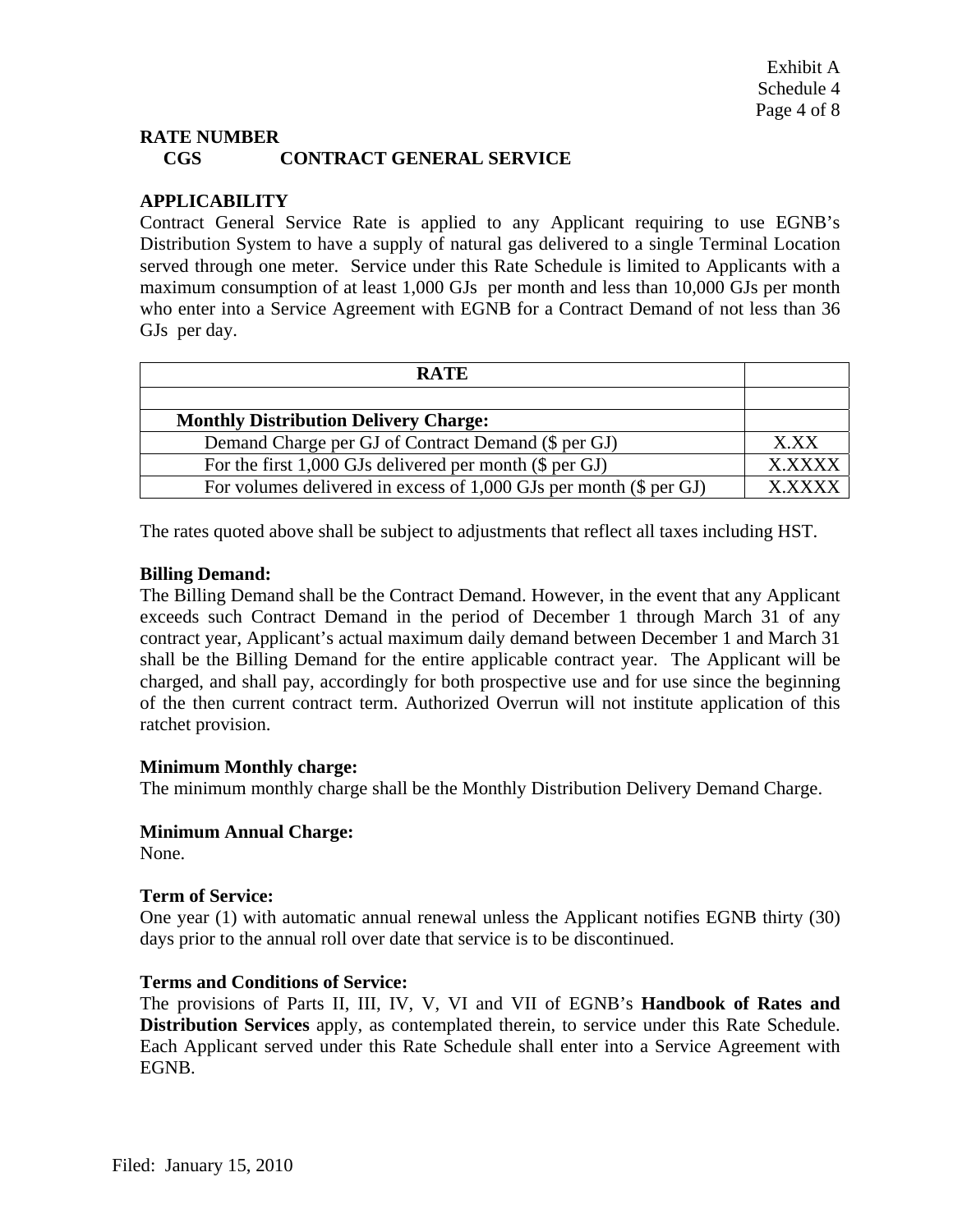Exhibit A Schedule 4 Page 5 of 8

## **Effective Date:**

To apply to all bills rendered for gas delivered on and after Mmmmmm DD, YYYY.

## **Special Metering Provision:**

For Applicants taking service under this Rate Schedule, EGNB shall install metering and communication devices, which will provide EGNB with hourly and daily consumption data.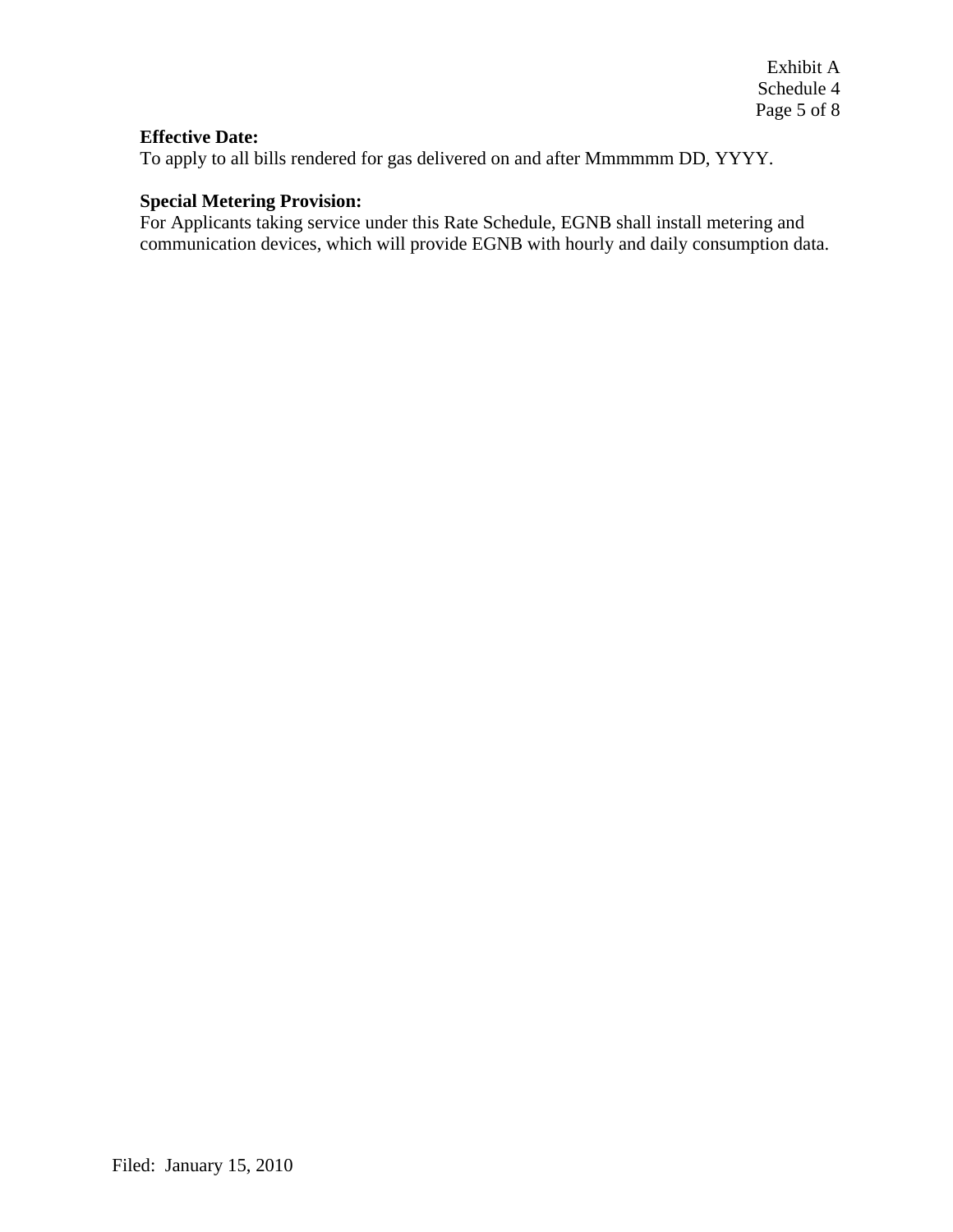## **RATE NUMBER ICGS INDUSTRIAL CONTRACT GENERAL SERVICE**

## **APPLICABILITY**

Industrial Contract General Service Rate is applied to any Applicant requiring to use EGNB's Distribution System to have a supply of natural gas delivered to a single Terminal Location served through one meter. Service under this Rate Schedule is limited to Applicants with a maximum consumption of at least 10,000 GJs per month who enter into a Service Agreement with EGNB for a Contract Demand of not less than 360 GJs per day.

| <b>RATE</b>                                                           |              |
|-----------------------------------------------------------------------|--------------|
|                                                                       |              |
| <b>Monthly Distribution Delivery Charge:</b>                          |              |
| Demand Charge per GJ of Contract Demand (\$ per GJ)                   | X.XX         |
| For the first 10,000 GJs delivered per month (\$ per GJ)              | <b>XXXXX</b> |
| For volumes delivered in excess of $10,000$ GJs per month (\$ per GJ) |              |

The rates quoted above shall be subject to adjustments that reflect all taxes including HST.

## **Billing Demand:**

The Billing Demand shall be the Contract Demand. However, in the event that any Applicant exceeds such Contract Demand in the period of December 1 through March 31 of any contract year, Applicant's actual maximum daily demand between December 1 and March 31 shall be the Billing Demand for the entire applicable contract year. The Applicant will be charged, and shall pay, accordingly for both prospective use and for use since the beginning of the then current contract term. Authorized Overrun will not institute application of this ratchet provision.

#### **Minimum Monthly charge:**

The minimum monthly charge shall be the Monthly Distribution Delivery Demand Charge.

## **Minimum Annual Charge:**

None.

#### **Term of Service:**

One year (1) with automatic annual renewal unless the Applicant notifies EGNB thirty (30) days prior to the annual roll over date that service is to be discontinued.

#### **Terms and Conditions of Service:**

The provisions of Parts II, III, IV, V, VI and VII of EGNB's **Handbook of Rates and Distribution Services** apply, as contemplated therein, to service under this Rate Schedule. Each Applicant served under this Rate Schedule shall enter into a Service Agreement with EGNB.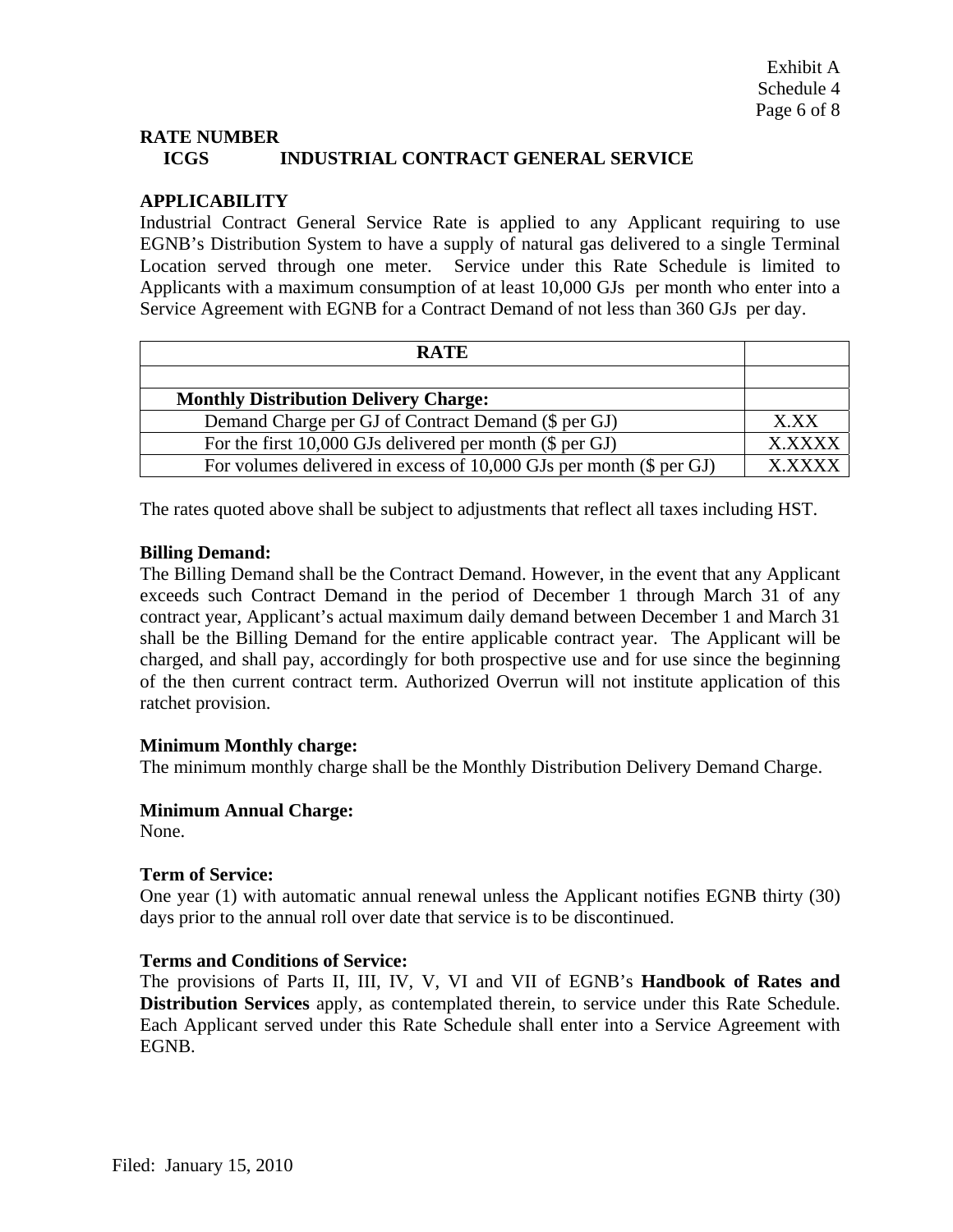Exhibit A Schedule 4 Page 7 of 8

#### **Effective Date:**

To apply to all bills rendered for gas delivered on and after Mmmmmm DD, YYYY.

## **Special Metering Provision:**

For Applicants taking service under this Rate Schedule, EGNB shall install metering and communication devices, which will provide EGNB with hourly and daily consumption data.